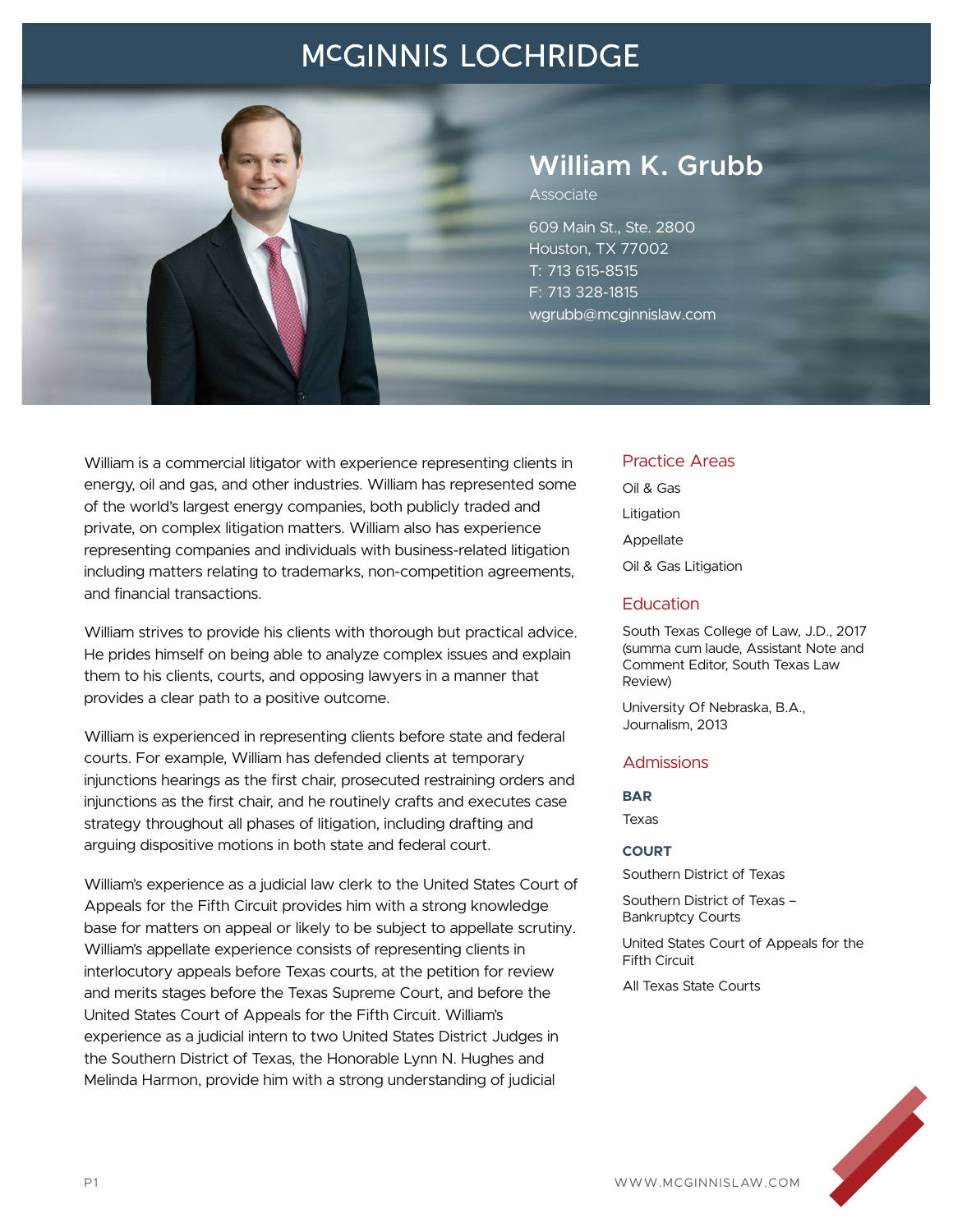### **William K. Grubb**

decision making and the procedural tools available to his clients.

Prior to joining the firm, William worked as an associate at an Am Law 100 law firm in Houston. William is a Houston native and an alumnus of St. Thomas High School.

### Honors & Recognitions

### **Experience**

- Served as the first chair in successfully prosecuting a temporary restraining order in a corporate control dispute. The client was successful in obtaining injunctive relief resulting in control of the company. The case was resolved with a favorable settlement for the client.
- Defended clients at a preliminary injunction hearing regarding trademark infringement claims in federal court. The court denied injunctive relief, allowing the client to continue to freely operate their business.
- Represented a healthcare company in the multi-forum defense of claims relating to trade secrets, noncompetition agreements, and threatened injunctive relief. The defense of the client included obtaining a favorable ruling on a motion to dismiss brought by a CEO trying to avoid allegations of fraud. After obtaining a remand of some of the claims and a favorable discovery ruling, the matter settled.
- Helped an oil and gas operator develop a litigations strategy, including seeking a temporary restraining order, regarding operatorship of a large number of wells. After obtaining an advantageous ruling from the court, the case was resolved with a favorable settlement for the client.
- Successfully defended clients on merits briefing before the Texas Supreme Following merits briefing, the Texas Supreme Court denied review.
- Served as the first chair in defending an application for a temporary injunction in an oil and gas lease termination suit. The case was resolved with a favorable settlement for the client.
- Represented publicly traded energy companies with complex matters relating to offshore oil and gas operations governed by the Outer Continental Lands Shelf Act ("OCSLA").
- Successfully represented a secured creditor in recovering hundreds of thousands of dollars from a Chapter 13 bankruptcy debtor.
- Represented clients in interlocutory appeals before several Texas intermediate appellate courts.
- Defended a client from a potential preferential transfer action in relation to a large retail bankruptcy.

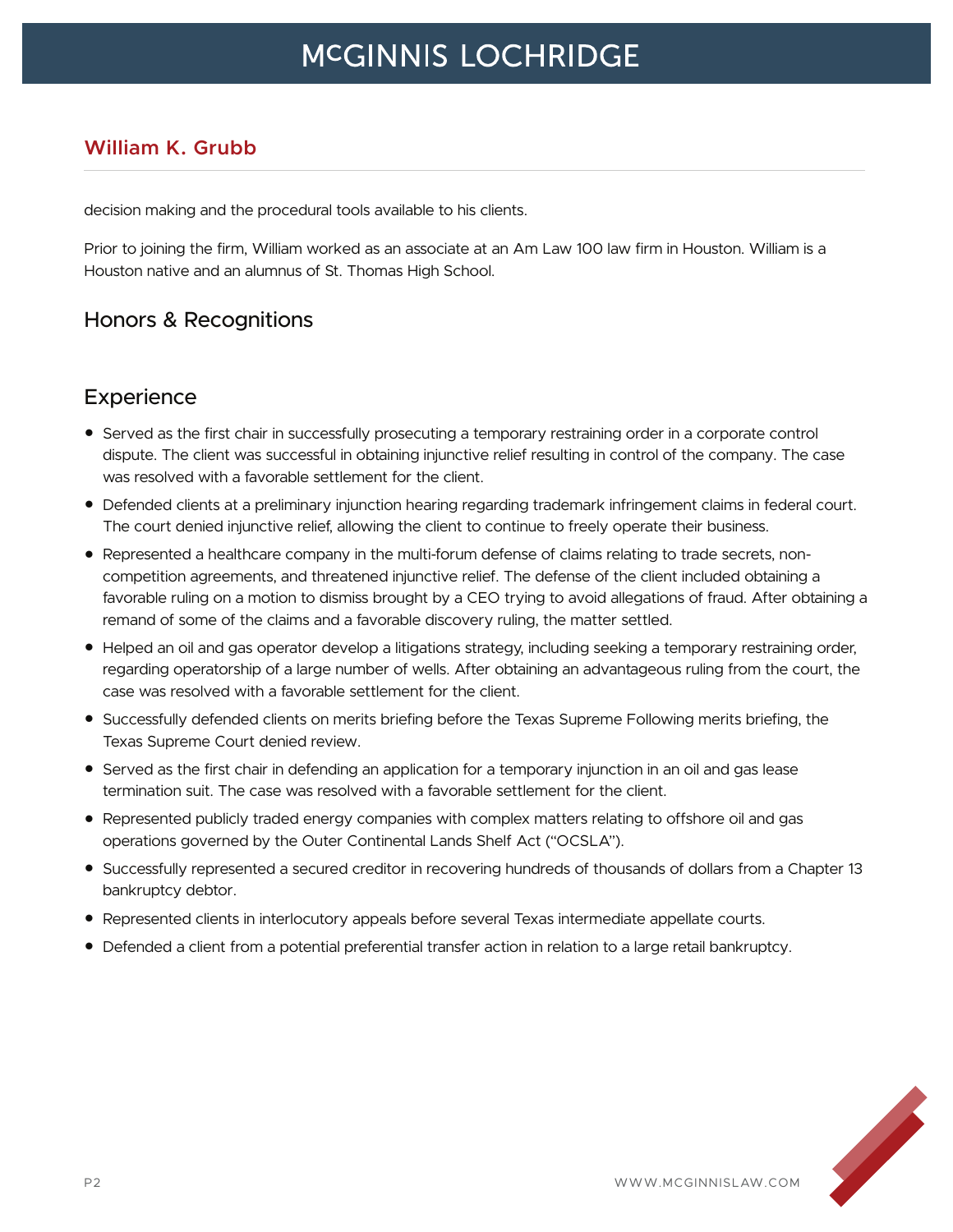### **William K. Grubb**

#### News

Producer's Edge: Three Tips for Responding to Third Party Subpoenas in the Energy Industry 05.18.2022

Led by McGinnis Lochridge Team, Austin-Based SP Global Defeats Preliminary Injunction Bid In Fight Over Gluten Free Noodle Trademark November 9, 2020

Eric Johnston & William Grubb Author Article on Law360 Regarding COVID-19 March 20, 2020

McGinnis Lochridge Welcomes William K. Grubb in Houston August 12, 2019

#### Publications

Producers Edge Vol. 4 Issue 1 04.08.2022

McGinnis Lochridge Oil & Gas Newsletter: Producer's Edge, Vol. 3, Issue 1 04.27.2021

McGinnis Lochridge Oil & Gas Newsletter: Producer's Edge, Vol. 2, Issue 2 May 12, 2020

Eric Johnston & William Grubb Author Article on Law360 Regarding COVID-19 March 20, 2020

Contributor, McGinnis Lochridge Oil & Gas Newsletter: Producer's Edge, Vol. 2, Issue 1 February 10, 2020

### Honors & Recognition

- Chicago Bar Association and Spurgeon Bell Memorial Moot Court Competition Winner
- John F. Ensle Award In Evidence 16'–17'
- Seven-time CALI Award Recipient

### Community & Professional

- Bar Association of The Fifth Federal Circuit
- *Gentlemen's Committee*, Cattle Baron's Ball